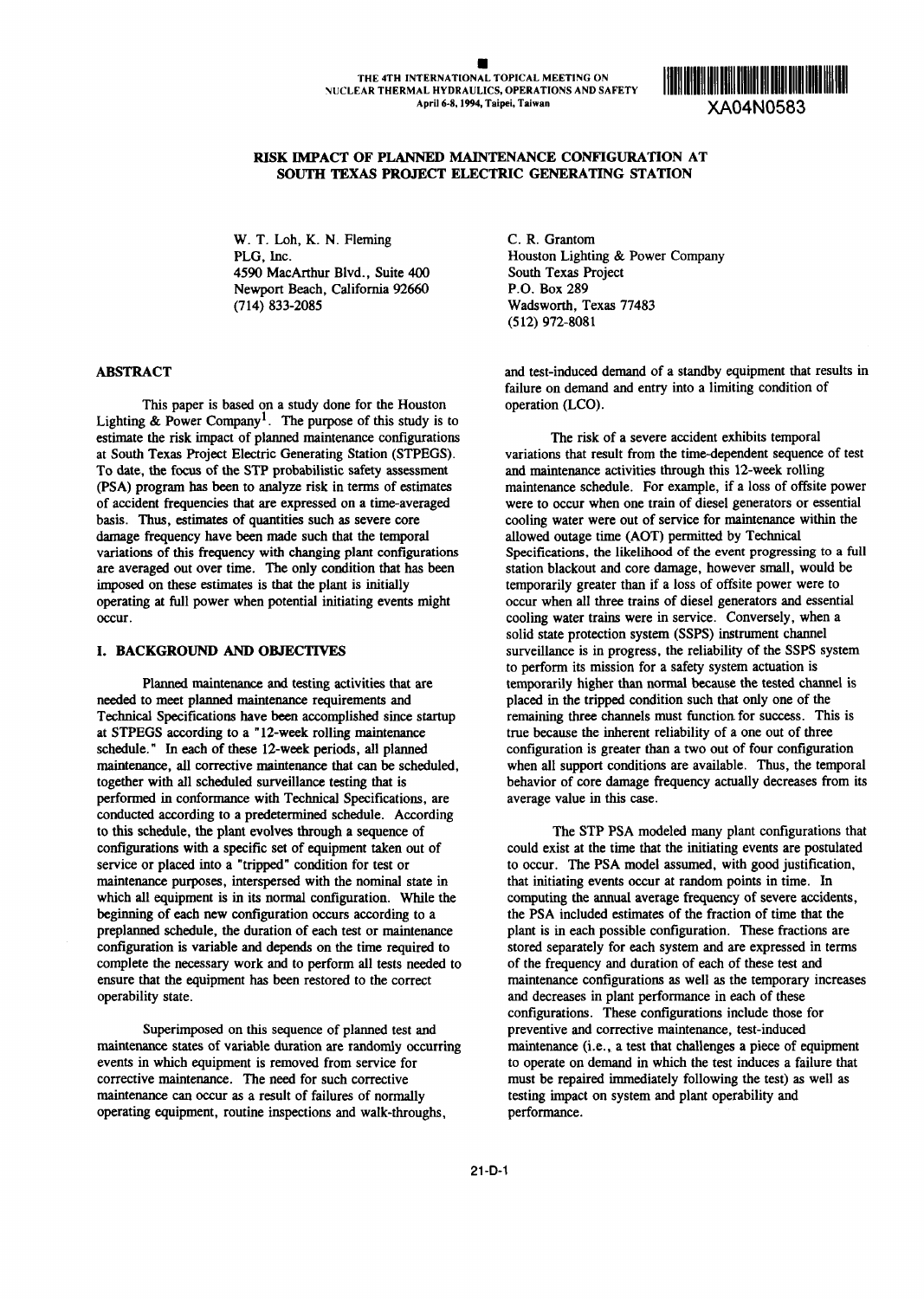time-dependent risk behavior due to the 12-week rolling or with specific reference to the likelihood or frequency of maintenance schedule at STPEGS, making full use of the each event. models and information that were developed during the PSA and with full accounting for the plant-specific data that have Another key point to note is that during each been collected and analyzed for component maintenance at maintenance outage in the 12-week cycle, not only planned STPEGS. A secondary objective is to define ways to answer maintenance but also part of the equipment's corrective future questions about the risk impact of specific maintenance maintenance is performed. Much of the so-called corrective respect to risk and refinements to Technical Specifications impair the ability of the equipment to function such as based on the PSA can be made. In meeting the first objective, repacking leaking seals, repainting, and tightening of bolts. information from currently available RISKMAN<sup>®</sup> models is The ability to incorporate these types of corrective used to develop the time-dependent risk information. In maintenance into the 12-week cycle and to take adv meeting the second objective, small changes were made to the risk shadowing helps to minimize the impact of the STP PSA risk models<sup>2,3</sup> to reveal more explicitly the maintenance on the risk of core damage. likelihood and impacts of specific maintenance configurations based on the latest information and data.

below. In Section II, the use of the current risk models to the 12-week rolling maintenance cycle was defined in terms of develop the desired time-dependent risk profile is presented, a sequence of plant maintenance states interspersed with the together with a brief description of the changes that were baseline state in which no planned maintenance is being<br>made to the models. The results are presented in Section III. performed. A total of 15 maintenance states w made to the models. The results are presented in Section III. The results include estimates of the risk reduction that could listed in Table 1. Each maintenance state consists of a unique be achieved with less frequent planned maintenance. combination of equipment out of service for a length of time

schedule is described in Reference 1 in terms of specific trains of systems as a function of the week when the work is maintenance durations was used. performed. It should be noted that only part of the equipment listed in the schedule for test or maintenance is actually Also provided in Table 1 are the identification of the unavailable for service. Another important observation is the limiting equipment item of the set taken out, the initiating fact that functionally interdependent systems are maintained in events and event tree top events th fact that functionally interdependent systems are maintained in parallel such that the impact on plant redundancy is equipment out of service, and the frequency and duration of minimized. For example, work on diesel generators, essential planned maintenance based on the actual schedule and the cooling water trains, essential chilled water (ECH) trains, and plant-specific data. fuel handling building heating, ventilating, and air conditioning (HVAC) trains is done in parallel. Without The analysis was performed using the STP system and essential cooling water in train A, the corresponding trains of plant models that have been updated relative to the STP diesel generator and chilled water cannot function because of Level 2 PSA/IPE model. The details of th diesel generator and chilled water cannot function because of Level 2 PSA/IPE model. The details of the changes n<br>the functional dependencies between these systems. Essential this model relative to the Level 2 PSA/IPE mode the functional dependencies between these systems. Essential this model relative to the Level 2 PSA/IPE model are cooling water provides component cooling for the diesel documented in a letter report<sup>5</sup>. The cumulative cha cooling water provides component cooling for the diesel generator and the chillers. Thus, the impact on core damage include the integration of separate system and event tree<br>frequency of performing maintenance on the diesel generator models into a single risk model, and an upda frequency of performing maintenance on the diesel generator or chilled water train is limited to the impact of this equipment accurate modeling of all planned maintenance activities at out of service only to the extent that the maintenance duration STPEGS. is extended. If the maintenance of these equipment is completed before the maintenance is finished on the essential Two versions of the updated model were used to cooling water pumps, there is no impact whatsoever of provide supporting data for this study. These models are maintaining the diesel generator and chilled water trains. briefly described below: Conversely, if each system were maintained independently, the risk impact of the equipment out of service would be greater. <br> **•** STPMOD. This model integrates the system/event tree The effect of minimizing the risk impact of maintenance by models. Planned maintenance is modeled just as it was in maintaining functionally dependent equipment in parallel is the Level 2 PSA/IPE model<sup>3</sup>; i.e., same systems, informally referred to as "risk shadowing." frequencies, and durations.

the uncoordinated options for performing planned maintenance would appear to be acceptable within Technical Specifications. initiating event frequencies and the system split fraction The AOTs in the Technical Specifications impose separate models. Corrective maintenance is left the same as limits on the duration of each maintenance event for each STPMOD in the Level 2 PSA/IPE.

The primary objective of this study is to determine the safety system without regard for functional interdependencies

maintenance involves the correction of problems that do not maintenance into the 12-week cycle and to take advantage of

# II. DATABASE FOR RISK PROFILE

The 12-week rolling maintenance schedule is described Based on information supplied in the previous section, determined by the maximum time estimated by Houston The 12-week rolling maintenance and surveillance Lighting & Power Company<sup>4</sup> for that set of equipment from  $e$  is described in Reference 1 in terms of specific trains the plant-specific data; i.e., the maximum of the mea

- 
- It is important to note that both the coordinated and **0 STPNPM.** This model is similar to STPMOD except that coordinated options for performing planned maintenance all planned maintenance is zeroed out from both the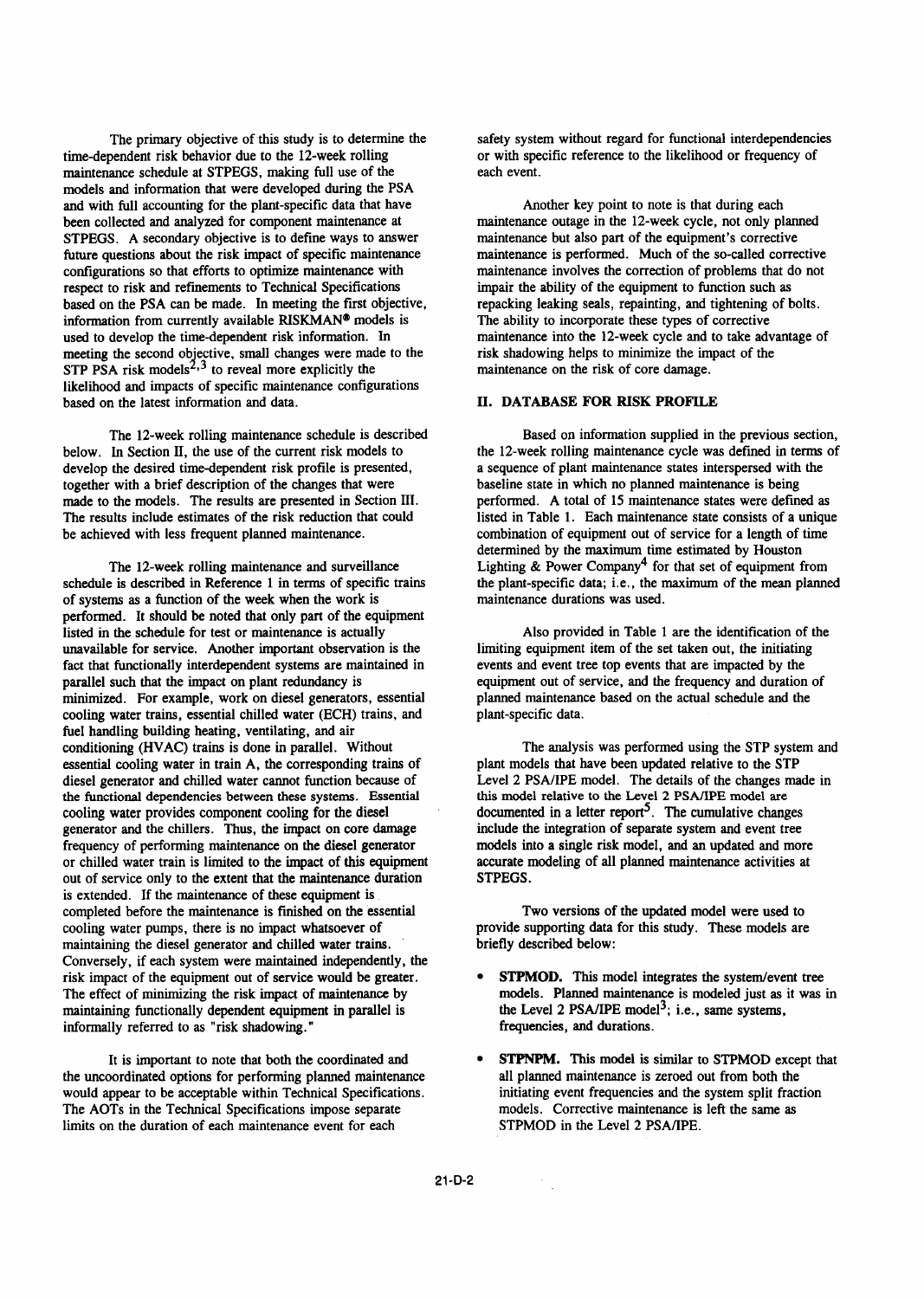| <b>State</b>     | <b>Equipment Out of Service</b>          | <b>Limiting Equipment</b> | <b>Initiating Event</b><br>Impact | <b>Top Event</b><br>Impact    | <b>Frequency</b><br>per hour<br>(FREO)* | <b>Duration</b><br>(DUR)<br>(hours) | $f = FREQ*DUR$ |
|------------------|------------------------------------------|---------------------------|-----------------------------------|-------------------------------|-----------------------------------------|-------------------------------------|----------------|
| $1A-1$           | Train A of DG, ECW, and<br>ECH           | ECW, ECH                  | LOECW: LOCCW:<br><b>LOEABHV</b>   | GA, WA, CL                    | 4.964                                   | 46.2                                | 0.023          |
| $IA-2$           | Train A of CCW, CS, LHSI,<br>RHR, and FH | LHSI, CCW                 | <b>LOCCW</b>                      | KA, CS, WI, PA,<br>RX.        | 4.964                                   | 25.8                                | 0.013          |
| $1A-3$           | Train A of CCW, CS, RHR,<br>FH, and AFW  | LHSI, CCW, AFW            | <b>LOCCW</b>                      | KA, CS, WI, PA,<br>RX, AF, CD | 4.964                                   | $\overline{7}$                      | 0.003          |
| $1A-4$           | Train A of AFW                           | <b>AFW</b>                | None                              | AF, CD                        | 4.96-4                                  | 14.6                                | 0.007          |
| $3C-1$           | CVCS Pump Train "A"                      | <b>CVCS</b>               | None                              | CH.                           | 4.96-4                                  | 34.9                                | 0.017          |
| $5A-1$           | CVCS Pump Train 'B"                      | <b>CVCS</b>               | None                              | <b>CH</b>                     | 4.964                                   | 34.9                                | 0.017          |
| $6B-1$           | Train B of DG, ECW, and ECH              | ECW                       | LOECW; LOCCW;<br><b>LOEABHV</b>   | GB, WB, CL                    | 4.96-4                                  | 46.2                                | 0.023          |
| $6B-2$           | Train B of CCW, CS, LHSI,<br>RHR. and FH | LHSI, CCW                 | <b>LOCCW</b>                      | KB, CS, WI, PB,<br>RX         | 4.964                                   | 25.8                                | 0.013          |
| $6B-3$           | Train B of CCW, CS, RHR,<br>FH, and AFW  | LHSI, CCW, AFW            | <b>LOCCW</b>                      | KB, CS, WI, PB,<br>RX, AF, CD | 4.964                                   | 7                                   | 0.003          |
| 6B-4             | Train B of AFW                           | <b>AFW</b>                | <b>None</b>                       | AF, CD                        | 4.96-4                                  | 14.6                                | 0.007          |
| 8D-1             | Train D of AFW                           | <b>AFW</b>                | None                              | AF, CD                        | 4.964                                   | 21.6                                | 0.011          |
| $11C-1$          | Train C of DG, ECW, and ECH              | <b>ECW</b>                | LOECW: LOCCW:<br><b>LOEABHV</b>   | GC, WC, CL                    | 4.96-4                                  | 46.2                                | 0.023          |
| 11C <sub>2</sub> | Train C of CCW, CS, LHSI,<br>RHR, and FH | LHSI, CCW                 | LOCCW                             | KC, CS, WI, PZ,<br>RX         | 4.96-4                                  | 25.8                                | 0.013          |
| $11C-3$          | Train B of CCW, CS, RHR,<br>FH, and AFW  | LHSI, CCW, AFW            | LOCCW                             | KC, CS, WI, PZ,<br>RX, AF, CD | 4.964                                   | 7                                   | 0.003          |
| $11C-4$          | Train B of AFW                           | <b>AFW</b>                | None                              | AF. CD                        | 4.96-4                                  | 14.6                                | 0.007          |

**Table 1. Database for** Estimating **Time-Dependent CDF - 12-Week Maintenance** Cycle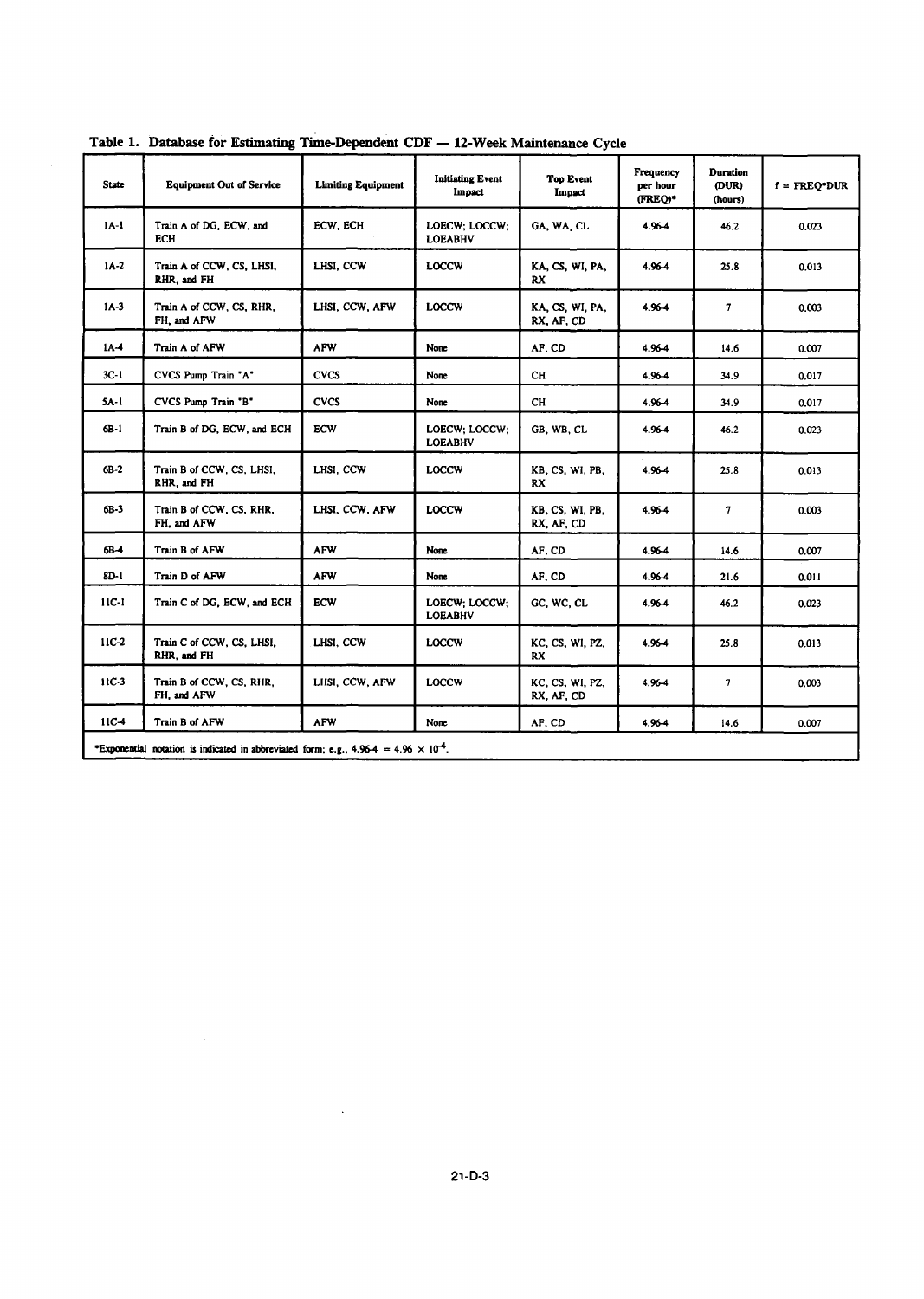made to support this study are listed in Table 2. The exact sequences used for the event tree quantification. The results treatment of equipment out-of-service impacts was developed here assume that the risk importance information from 98% of using a special version of the risk model in which all planned the model is applicable to the entire 100% of the CDF. maintenance was zeroed out; i.e., STPNPM. (However, the corrective or unplanned maintenance was left in.) This was As a sensitivity study, an evaluation was made of an done to correctly measure the baseline risk, given that there is alternative maintenance scheme that is identical to the one<br>no planned maintenance in progress, and to measure the considered in Section 2.1 except that the no planned maintenance in progress, and to measure the considered in Section 2.1 except that the maintenance cycle is<br>temporary risk increases, given that specified equipment is out spread out over 24 weeks rather than 12 temporary risk increases, given that specified equipment is out of service (and given that the balance of the equipment is not each maintenance state is entered at one-half the frequency of

It was noted that when planned maintenance was removed, nearly 4,000 of the sequences saved to the database The above equation was reevaluated by changing the in STPMOD dropped below the 10<sup>-10</sup> per year cutoff, values of t<sub>0</sub> and T to t<sub>0</sub> = 4,032 - 372 = 3,660 hours resulting in fewer sequences. The resulting sequences were  $= 4,032$  hours, respectively. The resulting average CDF was found to be adequate to address all maintenance states except found to be 81% of the base case value of  $4.59 \times 10^{-5}$  per for those involving the component cooling water system (Top year. Thus, this study predicts that converting to semiannual Events KA, KB, and KC). Because this system has very low planned maintenance, if it is confirmed that such reduced risk importance at STPEGS, a large fraction of its frequency maintenance has no adverse impact on equipment risk-contributing sequences were below the  $10^{-10}$  cutoff that performance, would reduce the average CDF by abou was used. To correct this problem, a revised sequence database was developed by rerunning the STPNPM event trees **IV. CONCLUDING REMARKS** with the train B CCW (Top Event KB) split fractions set to 0.5. This resulted in an adequate set of sequences for As a final concluding remark, this study has resulted addressing the CCW maintenance states. in a much better understanding of the impacts of planned

rolling maintenance cycle are presented in Figure 1. Figure 1 presents the results that were made using the STPNPM model optimize the planned maintenance program at STPEGS. It is to correspond with a specific set of equipment out of service are today to the time when on-line dynamic risk monitoring is and no additional equipment out of service for planned available to support the risk management program at this maintenance. The core damage frequency estimates are plant. normalized against the most recent estimate of CDF (obtained by STPMOD) of 4.59  $\times$  10<sup>-5</sup> per year. Note that individual V. REFERENCES charging pump maintenance has a negligible impact due to the low risk importance of this equipment at STPEGS. 1. PLG, Inc., "Risk Impact of Maintenance

$$
CDF_p(ave) = \t_{0} CDF_p(base) + \sum_{j=1}^{N} t_j CDF_jPM)
$$
  
= 
$$
\frac{t_0 CDF_p(base) + \sum_{j=1}^{N} t_j CDF_jPM)}{1 - \sum_{j=1}^{N} t_j CDF_jPM}
$$

- 
- $t_0$  = duration of no planned maintenance in progress.
- 

an uncertainty of about  $\pm 2\%$  that is introduced because the Company, to be published.

The results of the model quantification runs that were importance sequence model only includes about 98% of the

out of service for planned maintenance). that assumed for the 12-week cycle, but the durations and instantaneous core damage frequencies remain the same.

> values of  $t_0$  and T to  $t_0 = 4,032 - 372 = 3,660$  hours and T performance, would reduce the average CDF by about 13%.

maintenance activities on the risk of severe core damage at III. RESULTS FOR 12-WEEK MAINTENANCE CYCLE STPEGS. For the first time, a time-dependent risk profile of the planned maintenance cycle at STPEGS has been obtained. The results of the evaluation of the current 12-week The STPEGS risk models on RISKMAN Version 4.0 have maintenance cycle are presented in Figure 1. Figure 1 proved to be a useful tool to support ongoing efforts to in which all split fractions and initiating events *were* adjusted not difficult to envision the natural progression from where we

- Configurations at South Texas Project Electric The updated value of the average core damage Generating Station," prepared for Houston Lighting & frequency was estimated using the following formula: Power Company, PLG-0917, Revision 2, May 1993.
	- 2. PLG, Inc., "South Texas Project Probabilistic Safety Assessment," prepared for Houston Lighting & Power Company, PLG-0675, 1989.
- 3. Houston Lighting & Power Company, "STPEGS Level 2 Probabilistic Safety Assessment and Individual Plant Examination," August 1992. where  $\blacksquare$ 
	- 4. Houston Lighting & Power Company, "Responses to  $T =$  duration of maintenance cycle: 2,016 hours. the NRC Regarding the Risk-Based Evaluation of STPEGS Technical Specifications," ST-HL-AE-4261,<br>November 1992.
	- tj = duration of maintenance state j. *5.* PLG, Inc., "Summary of STPEGS PSA Model Changes and Updates through April 1993," letter It should be noted that the analysis presented here has report prepared for Houston Lighting & Power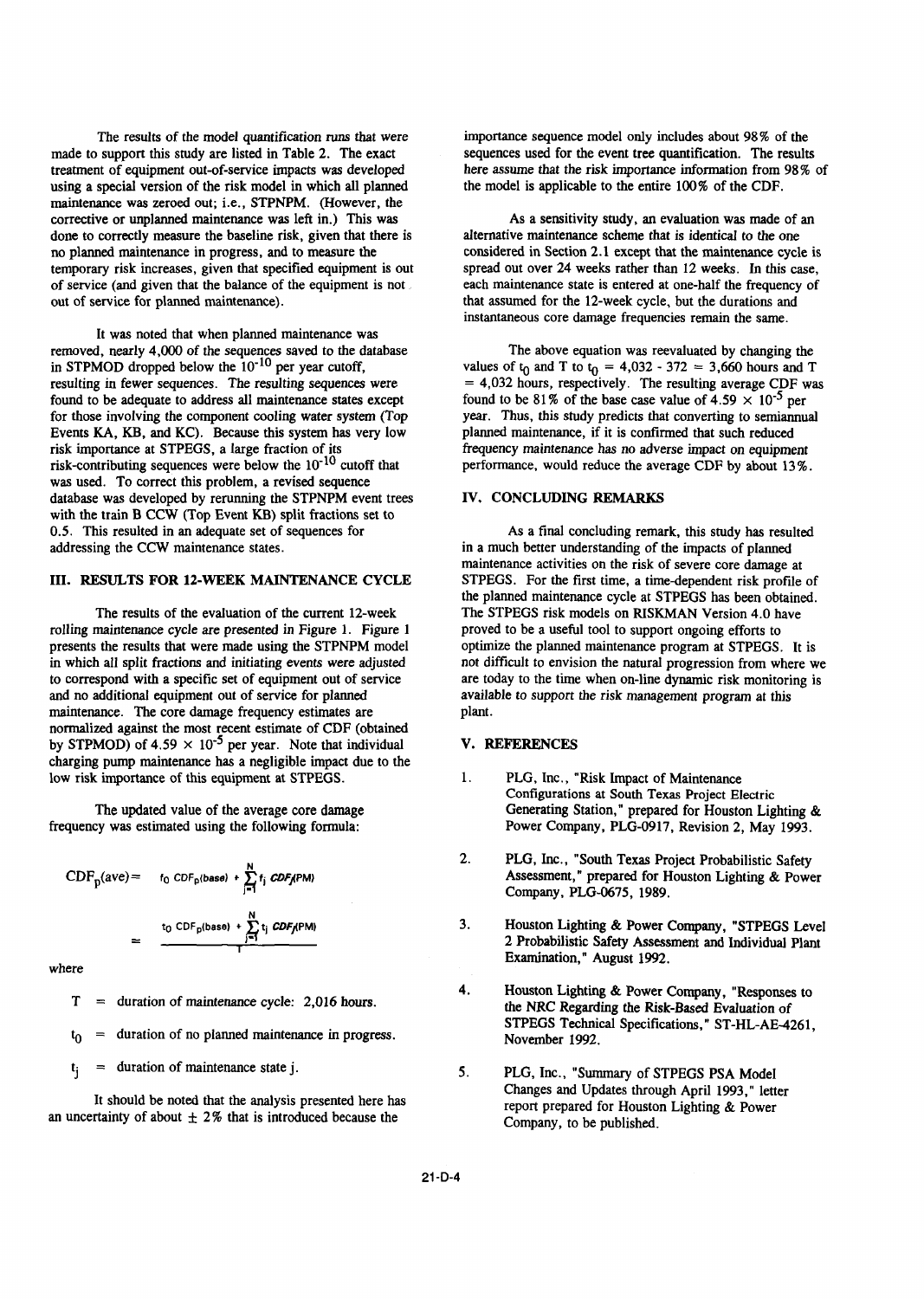|                                                                            | <b>Event Tree Quantification</b> |                                       |                                  |                                                                    | <b>Important Sequence Model</b>                                                                                                                                                                                                     |                                                      |  |
|----------------------------------------------------------------------------|----------------------------------|---------------------------------------|----------------------------------|--------------------------------------------------------------------|-------------------------------------------------------------------------------------------------------------------------------------------------------------------------------------------------------------------------------------|------------------------------------------------------|--|
| Model                                                                      | <b>Truncation</b><br>Frequency   | <b>Sequences</b><br><b>Ouantified</b> | Sequences Saved<br>(SDB cutoff)  | <b>Total CDF via</b><br><b>Event Tree</b><br><b>Ouantification</b> | Case                                                                                                                                                                                                                                | $CDF \times 10^{-5}$<br>per Year                     |  |
| Level 2 PSA/IPE                                                            | $1 \times 10^{-12}$              | 826.162                               | 603<br>$(>1 \times 10^{-8})$     | 4.44                                                               | Base                                                                                                                                                                                                                                | 3.53                                                 |  |
| <b>STPMOD</b>                                                              | $1 \times 10^{-12}$              | 832,194                               | 10,272<br>$(>1 \times 10^{10})$  | 4.59                                                               | Base                                                                                                                                                                                                                                | 4.48                                                 |  |
| <b>STPNPM</b>                                                              | $1 \times 10^{-12}$              | 627,060                               | 5,988<br>$(> 1 \times 10^{-10})$ | 3.11                                                               | Base<br><b>ECW Train B Down</b><br>Safety Injection Train B Down<br>Motor-Driven AFW Train A Down<br>Turbine-Driven AFW Train D Down<br>Charging Pump Train A Down<br>Motor-Driven AFW Train A and Safety<br>Injection Train B Down | 3.05<br>12.7<br>5.50<br>5.09<br>15.3<br>3.08<br>7.91 |  |
| <b>STPNPM</b> with<br>Top Event KB<br><b>Split Fractions</b><br>Set to 0.5 | $1 \times 10^{-12}$              | 762,248                               | 6,633<br>$(>1 \times 10^{-10})$  | 3.17                                                               | Base<br>CCW Train B Down<br>CCW Train B and Safety Injection Train B<br>Down<br>CCW Train B, Safety Injection Train B, AFW<br>Train B Down                                                                                          | 3.10<br>3.15<br>6.15<br>8.38                         |  |

Table 2. Summary of RISKMAN Results for Various STPEGS Models



Figure 1. Risk Profile of 12-Week Rolling Maintenance Program at STPEGS